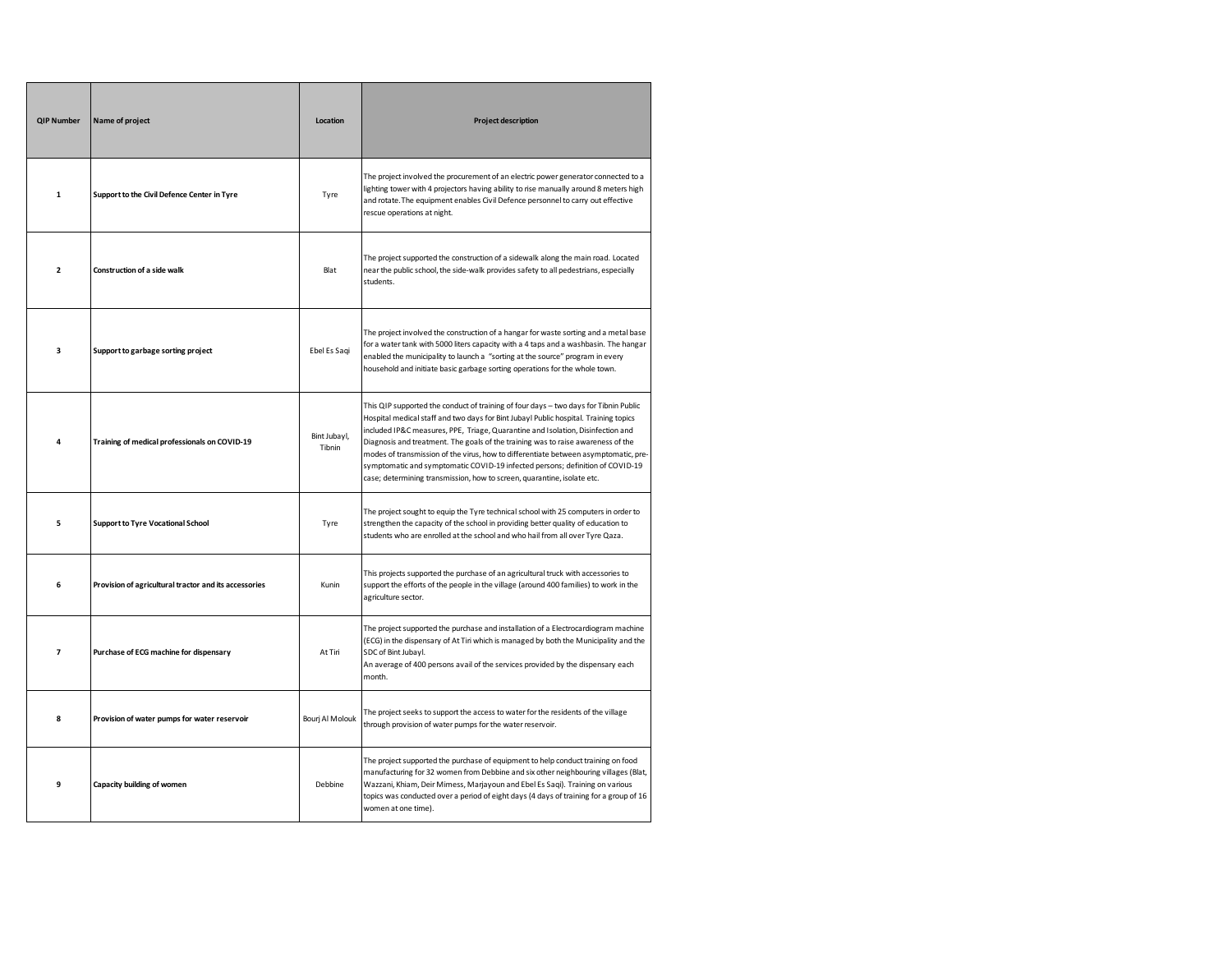| 10 | Municipal food processing factory                                                  | Naffakhiyah           | This project supported the purchase of equipment for the municipal food processing<br>factory established by the municipality.                                                                                                                                                                                                                                                                                                                                       |
|----|------------------------------------------------------------------------------------|-----------------------|----------------------------------------------------------------------------------------------------------------------------------------------------------------------------------------------------------------------------------------------------------------------------------------------------------------------------------------------------------------------------------------------------------------------------------------------------------------------|
| 11 | Support to municipal nursery                                                       | Markaba               | The project supported the agricultural nursery established by the municipality which<br>not only benefits farmers/locals of Markaba but also those from adjacent villages.<br>UNIFIL support helped provide for an agricultural tent with an irrigation net, a water<br>pump and a water tank; provision of 20 m3 of agricultural soil and provision of trees,<br>seedlings and plants.                                                                              |
| 12 | COVID19 equipment for Meiss Al Jabal                                               | Meis Al Jabal         | The projects intervention is to curb the COVID-19 pandemic in the municipality of<br>Meis Al Jabal through providing various equipment. The equipment helped provide<br>12 Oxygen concentrators, 7 infrared thermometers, 5 Nano steam guns, 100 overall<br>suits with shoe covers, 5 Sphygmomanometer with stethoscope, 12 Fingertip pulse<br>oximeters, 500 PCR tests with extraction kits and 7 digital blood pressure monitors.                                  |
| 13 | Capacity building of women                                                         | Houla                 | The project helped the purchase of 3 sewing machines and trained 45 women of the<br>Houla Mothers society on various topics ncluding vocational training,<br>entrepreneurship training etc.                                                                                                                                                                                                                                                                          |
| 14 | <b>Farming equipment for Deir Siriane</b>                                          | Deir Siriane          | The intervention helped provide farming equipment, Cistern to transport water,<br>trailer (with iron grille on the sides) and a mobile<br>tank (wheeled - equipped with water pump) to be used for various community<br>needs.                                                                                                                                                                                                                                       |
| 15 | Clean up of Tyre beach                                                             | Tyre                  | The intervention supported the provision of numerous cleaning materials/equipment<br>and PPEs to clean up the beach of Naqoura all the way to Litani river following the oil<br>spill.                                                                                                                                                                                                                                                                               |
| 16 | COVID-19 support                                                                   | As Suwannan           | The intervention supported the municipality by providing them with hygiene kits<br>(bleach, sanitizer, detergent, masks etcc) which was provided to infected people and<br>their closest contacts to check the spread of the virus.                                                                                                                                                                                                                                  |
| 17 | Project on training social workers on 'Stress management<br>and overcoming trauma' | Tyre                  | This QIPhelped conduct sessions to help social workers who are showing signs of<br>empathy fatigue, and stress due to COVID and the economic crisis in the country.<br>Through these sessions, social workers had the opportunity to practice more self-<br>care, while improving their communication skills and empowering them to develop<br>greater resilience. 56 social workers will be put through these sessions.                                             |
| 18 | <b>Support for Lebanese Red Cross</b>                                              | Tyre                  | This project supported the purchase of 15 oxygen concentrators. These machines are<br>critical for those who are COVID positive and are experiencing breathing difficulties.                                                                                                                                                                                                                                                                                         |
| 19 | Benefit from your garden training'                                                 | Rachava Al<br>Foukhar | The provided supported the provision of training to the women on nursing, grafting,<br>landscaping and life skills and delivered needed equipment for the after-training<br>requirements.                                                                                                                                                                                                                                                                            |
| 20 | Electronic equipment for municipal public library                                  | Aytit                 | The project provided equipment in support of the 'Public Municipal library located at<br>the municipal building (constructed in 2010). The library is already operational and<br>has some basic furniture and books as shown in the photos. The municipality is keen<br>to develop this further by equipping it with desktops, computer tables, 1 LCD<br>projector and screen. This is to provide residents with a space where further<br>education can be fostered. |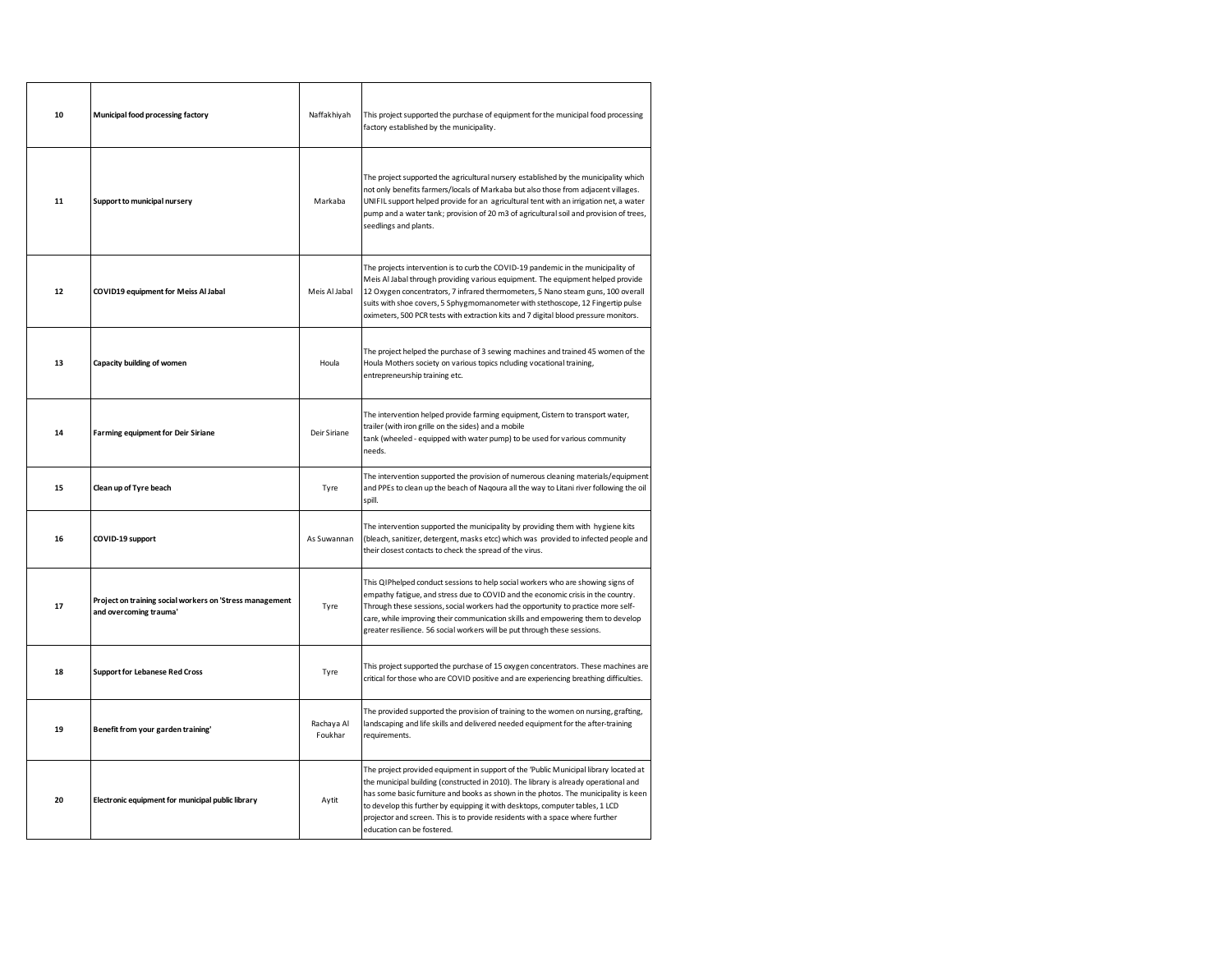| 21 | Support to public primary and high school                                 | Al Taibe                                      | The project supported the primary and high schools of Al Taibe with equipment and<br>items to help them provide a better educational space to the 800 students who are<br>enrolled there. The overall number of students attending public schools has<br>increased due to the economic crisis and the increasing number of families unable to<br>register their kids in private schools.                                                                                                     |
|----|---------------------------------------------------------------------------|-----------------------------------------------|----------------------------------------------------------------------------------------------------------------------------------------------------------------------------------------------------------------------------------------------------------------------------------------------------------------------------------------------------------------------------------------------------------------------------------------------------------------------------------------------|
| 22 | Provision of reaper binder for Majdal Silim                               | Majdal Silim                                  | The project supported the purchase of a reaper-binder to help with planting and<br>harvesting. Both male and female residents who depend on the crop produce have<br>benefitted.                                                                                                                                                                                                                                                                                                             |
| 23 | <b>Support to four LRC centers</b>                                        | Tibnin, Bint<br>Jubayl, Rumaysh<br>and Chebaa | This project supported the purchase of 50 oxygen concentrators for distribution to<br>centers in Rumaysh, Tibnin, Bint Jubayl and Chebaa. These machines are critical for<br>those who are COVID positive and are experiencing breathing difficulties.                                                                                                                                                                                                                                       |
| 24 | Agricultural support to farmers through provision of tractor<br>via LRA   | Tyre Caza                                     | The project supported the provision of an agricultural tractor with six blades (brand<br>new) to support the food security through farming of properties owned by LRA in Ras<br>Al Ayn area.                                                                                                                                                                                                                                                                                                 |
| 25 | Provision of agricultural tractor and its accessories                     | Hallusiyat                                    | The Projecthelped provide an agricultural tractor with a water tanker, transportation<br>trailer and ploughing rails to serve different purposes for the benefit of the residents.                                                                                                                                                                                                                                                                                                           |
| 26 | Support to public schools within Jabel Amel Union                         | <b>Jabel Amel Union</b>                       | The project essentially supported the provision of various items (furniture and other<br>educational equipment) to benefit schools in Adeisse, Majdal Silim, Qabrikha,<br>Markaba, Houla, Suwwanah, Tulin, Blida and Meiss el Jabal. Besides these schools,<br>the teachers training center in JAUoM was also equipped with an interactive board<br>and a laptop to support conduct of various other educational activities that are<br>undertaken at the centre.                            |
| 27 | Provision of agricultural tractor                                         | AL Fardis                                     | This project was cancelled.                                                                                                                                                                                                                                                                                                                                                                                                                                                                  |
| 28 | Provision of 120 educational tablets to students of two<br>public schools | Tyre                                          | The project supported the procurement of 120 Tablets from the local Market and its<br>delivery to two Public Schools for Girls in Tyre. The two schools are the Tyre Public<br>Intermediate School for Girls and Tyre Secondary Public School for girls. The sole<br>beneficiaries of this project are girl students from poor families who are currently<br>facing difficulties in keeping up with the on-line education and are under serious<br>threat of having to drop-out from school. |
| 29 | Provision of pick up truck benefitting CD centers in Arkoub<br>region     | Hebbariye                                     | The project supported the procurement of a 4*4 used vehicle for use by the Civil<br>Defence Centre for efficient conduct of its operations.                                                                                                                                                                                                                                                                                                                                                  |
| 30 | Support to CD Centers in SE AO                                            | Kleyaa                                        | The project supported ten centers in SE AO by providing them with essential fire-<br>fighting equipment namely fire beaters and collapsible water pumps to help<br>personnel conduct effective fire-fighting and rescue operations.                                                                                                                                                                                                                                                          |
| 31 | Nylon for rain water collection pond                                      | Baraashit                                     | This project helped purchase materials and undertake works to insulate the rain<br>water collection pond for the benefit of the residents.                                                                                                                                                                                                                                                                                                                                                   |